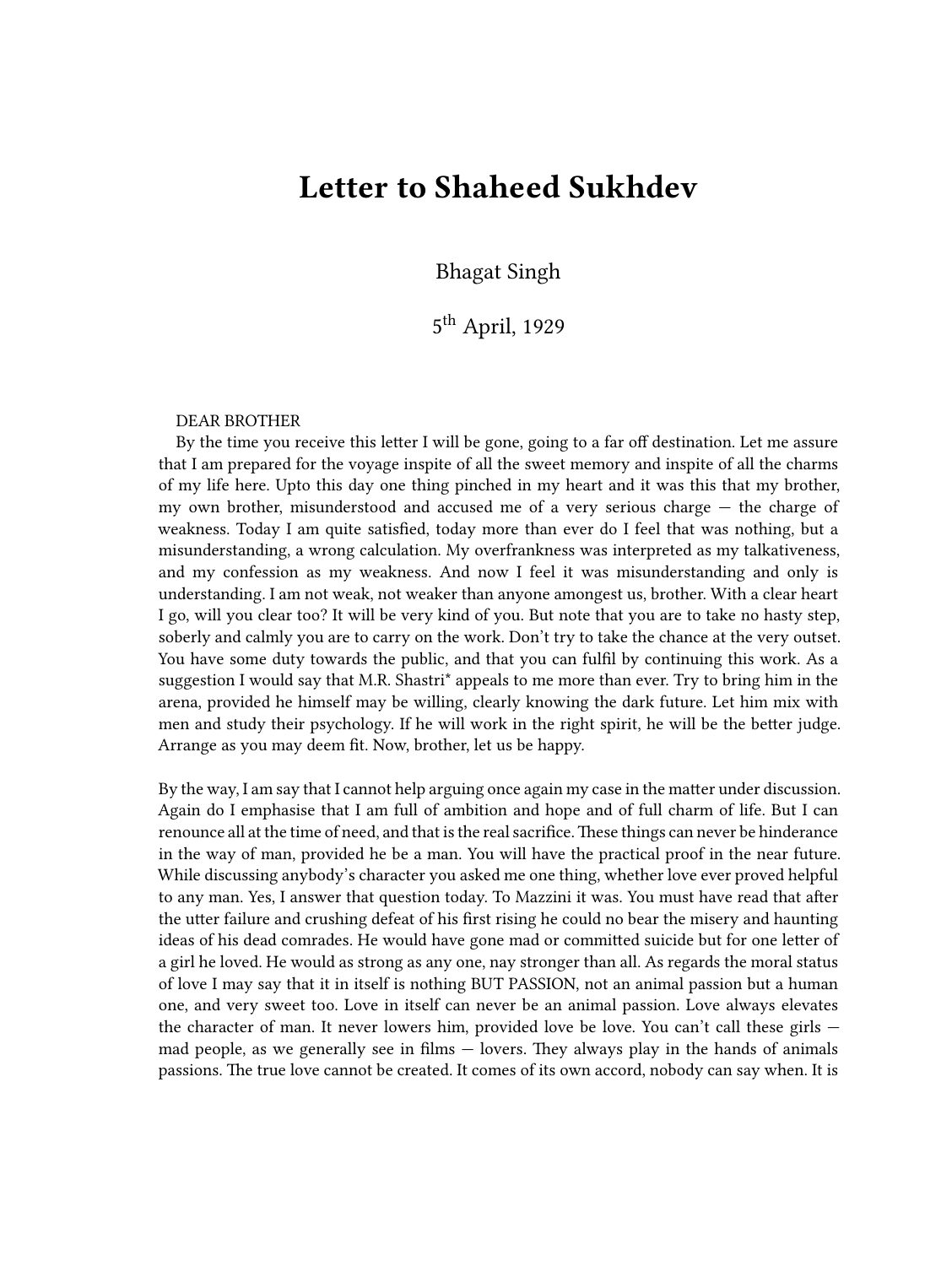but natural. And I may tell you that a young man and a young girl can love each other, and with the aid of their love they can overcome the passions themselves and can maintain their purity. I may clear one thing here; when I said that love has human weakness, I did not say it for an ordinary human being at this stage, where the people generally are. But that is most idealistic stage when man would overcome all these sentiments, the love, the hatred, and so on. When man will take reason as the sole basis of his activity. But at present it is not bad, rather good and useful to man. And moreove while rebuking the love. I rebuked the love of one individual for one, and that too in idealistic stage. And even then, man must have the strongest feelings of love which he may not confine to one individual and may make it universal. Now I think I have cleared my position. One thing I may tell you to mark; we inspite of all radical ideas that we cherish, have not been able to do away with the overidealistic Arya Samajist conception of morality. We may talk glibly about all the radical things that can possible be conceived, but in practical life we begin to tremble at the very outset. This I will request you do away with. And may I, Without fear at all the misapprehension in my mind, request you do kindly lower the standard of your over-idealism a bit, not to be harsh to those who will live behind and will be the victims of a disease as myself ? Don't rebuke them and thus add to their woes and miseries. They need your sympathy. May I repeat that you, without bearing any sort of grudge against any particular individual, will sympathise with those who needed the most ? But you cannot realise these things unless and until you yourself fall a victim to this. But, why I am writing all this? I wanted to be frank. I have cleared my heart.

Wish you all success and happy life.

Yours.

B. S